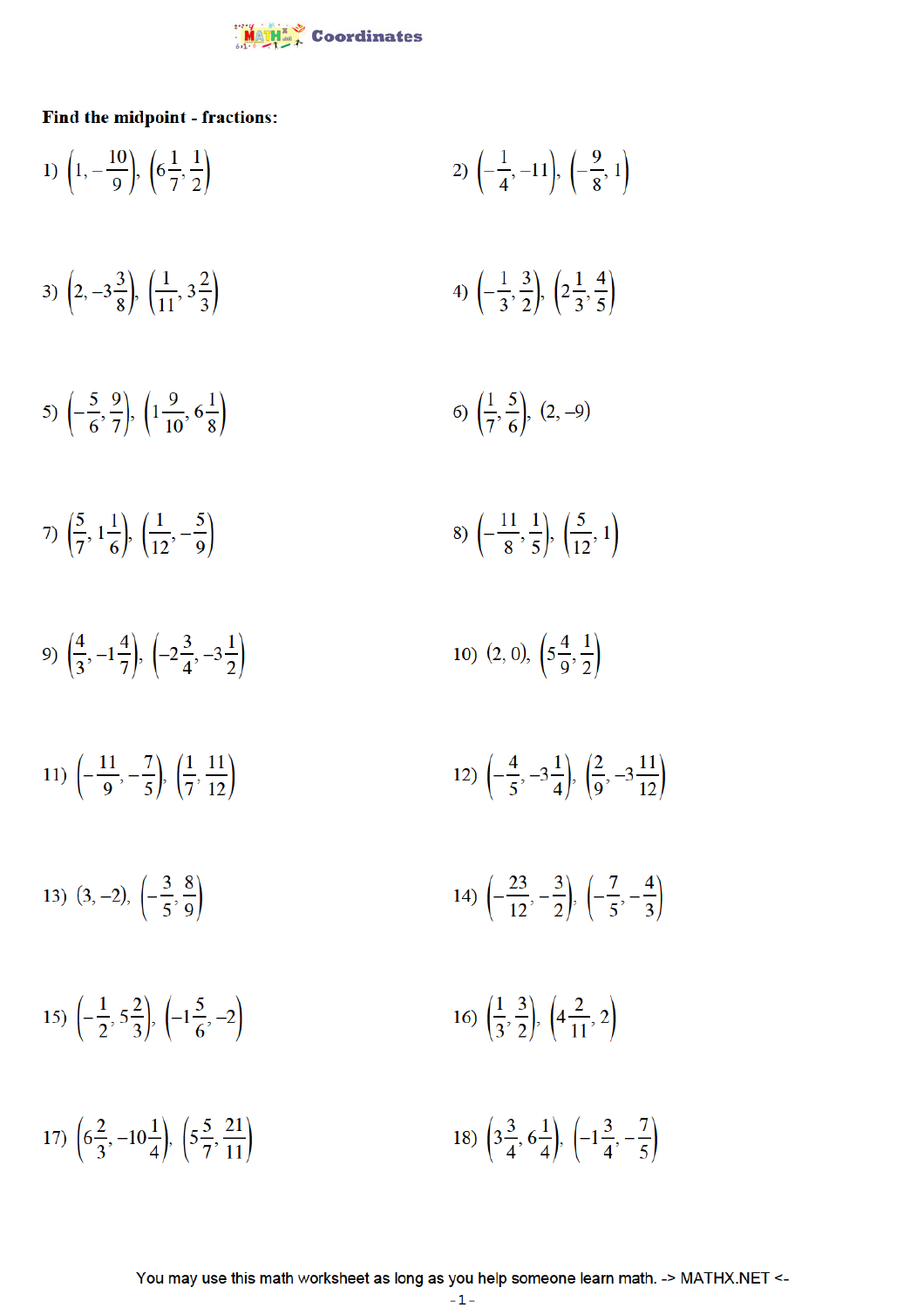| 19) $\left(\frac{1}{4},\frac{1}{6}\right), \left(-3\frac{1}{3},-2\right)$        | 20) $\left(-3\frac{3}{5}, -\frac{8}{7}\right), \left(0, 1\frac{5}{7}\right)$              |
|----------------------------------------------------------------------------------|-------------------------------------------------------------------------------------------|
| 21) $\left(3\frac{3}{5},-1\right), \left(5\frac{4}{7},\frac{8}{7}\right)$        | 22) $(-9, -7), \left(-\frac{14}{9}, -1\right)$                                            |
| 23) $\left(-1\frac{5}{7}, 6\frac{1}{10}\right), \left(3\frac{5}{12}, -11\right)$ | 24) $\left(-2\frac{5}{8},\frac{1}{2}\right), \left(5\frac{5}{6},-\frac{1}{2}\right)$      |
| 25) $\left(2\frac{8}{9}, 2\right), \left(-\frac{5}{7}, 1\frac{1}{5}\right)$      | 26) $\left(-1\frac{7}{9},\frac{1}{2}\right), \left(\frac{4}{3},2\frac{7}{12}\right)$      |
| 27) $\left(6\frac{1}{10}, -2\right), \left(2\frac{8}{9}, 0\right)$               | 28) $\left(2\frac{8}{11}, 6\frac{1}{4}\right), \left(3\frac{4}{7}, 1\right)$              |
| 29) $\left(\frac{1}{12}, 0\right), \left(-3, -\frac{7}{4}\right)$                | 30) $\left(-2\frac{11}{12}, 5\frac{1}{7}\right), \left(-\frac{5}{4}, -\frac{1}{6}\right)$ |

You may use this math worksheet as long as you help someone learn math. -> MATHX.NET <-

  $\frac{1}{6}$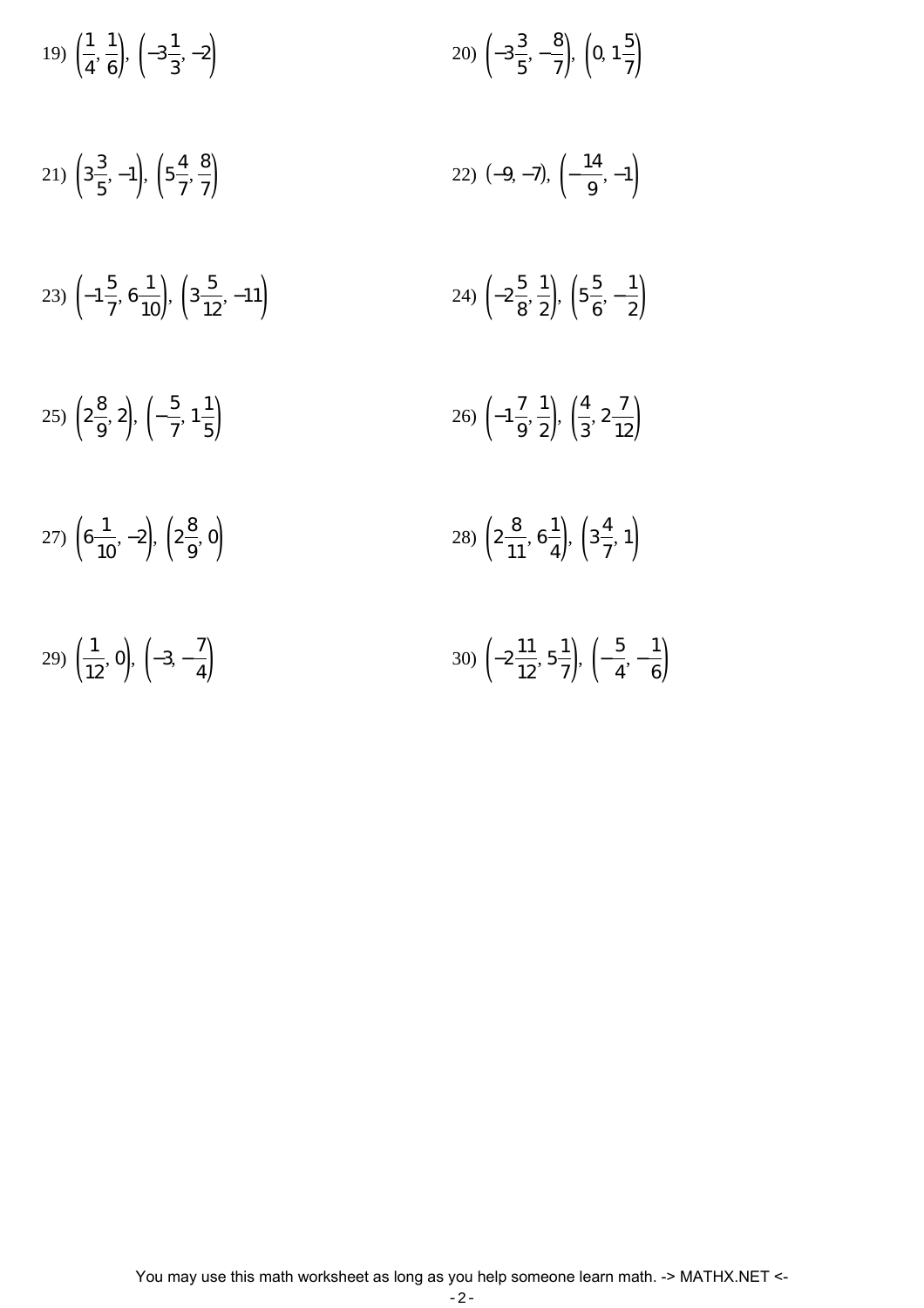## Find the midpoint - fractions:

1) 
$$
\left(1, -\frac{10}{9}\right), \left(6\frac{1}{7}, \frac{1}{2}\right)
$$
  
\n $\left(3\frac{4}{7}, -\frac{11}{36}\right)$   
\n3)  $\left(2, -3\frac{3}{8}\right), \left(\frac{1}{11}, 3\frac{2}{3}\right)$   
\n $\left(1\frac{1}{22}, \frac{7}{48}\right)$   
\n5)  $\left(-\frac{5}{6}, \frac{9}{7}\right), \left(1\frac{9}{10}, 6\frac{1}{8}\right)$   
\n $\left(\frac{8}{15}, 3\frac{79}{112}\right)$   
\n7)  $\left(\frac{5}{7}, 1\frac{1}{6}\right), \left(\frac{1}{12}, -\frac{5}{9}\right)$   
\n $\left(\frac{67}{168}, \frac{11}{36}\right)$   
\n9)  $\left(\frac{4}{3}, -1\frac{4}{7}\right), \left(-2\frac{3}{4}, -3\frac{1}{2}\right)$   
\n $\left(-\frac{17}{24}, -2\frac{15}{28}\right)$   
\n11)  $\left(-\frac{11}{9}, -\frac{7}{5}\right), \left(\frac{1}{7}, \frac{11}{12}\right)$   
\n $\left(-\frac{34}{63}, -\frac{29}{120}\right)$   
\n13)  $(3, -2), \left(-\frac{3}{5}, \frac{8}{9}\right)$   
\n $\left(1\frac{1}{5}, -\frac{5}{9}\right)$   
\n15)  $\left(-\frac{1}{2}, 5\frac{2}{3}\right), \left(-1\frac{5}{6}, -2\right)$   
\n $\left(-1\frac{1}{6}, 1\frac{5}{6}\right)$   
\n17)  $\left(6\frac{2}{3}, -10\frac{1}{4}\right), \left(5\frac{5}{7}, \frac{21}{11}\right)$   
\n $\left(6\frac{4}{21}, -4\frac{15}{88}\right)$ 

2) 
$$
\left(-\frac{1}{4}, -11\right), \left(-\frac{9}{8}, 1\right)
$$
  
\n $\left(-\frac{11}{16}, -5\right)$   
\n4)  $\left(-\frac{1}{3}, \frac{3}{2}\right), \left(2\frac{1}{3}, \frac{4}{5}\right)$   
\n $\left(1, 1\frac{3}{20}\right)$   
\n6)  $\left(\frac{1}{7}, \frac{5}{6}\right), (2, -9)$   
\n $\left(1\frac{1}{14}, -4\frac{1}{12}\right)$   
\n8)  $\left(-\frac{11}{8}, \frac{1}{5}\right), \left(\frac{5}{12}, 1\right)$   
\n $\left(-\frac{23}{48}, \frac{3}{5}\right)$   
\n10)  $(2, 0), \left(5\frac{4}{9}, \frac{1}{2}\right)$   
\n $\left(3\frac{13}{18}, \frac{1}{4}\right)$   
\n12)  $\left(-\frac{4}{5}, -3\frac{1}{4}\right), \left(\frac{2}{9}, -3\frac{11}{12}\right)$   
\n $\left(-\frac{13}{45}, -3\frac{7}{12}\right)$   
\n14)  $\left(-\frac{23}{12}, -\frac{3}{2}\right), \left(-\frac{7}{5}, -\frac{4}{3}\right)$   
\n $\left(-1\frac{79}{120}, -1\frac{5}{12}\right)$   
\n16)  $\left(\frac{1}{3}, \frac{3}{2}\right), \left(4\frac{2}{11}, 2\right)$   
\n $\left(2\frac{17}{66}, 1\frac{3}{4}\right)$   
\n18)  $\left(3\frac{3}{4}, 6\frac{1}{4}\right), \left(-1\frac{3}{4}, -\frac{7}{5}\right)$   
\n $\left(1, 2\frac{17}{40}\right)$